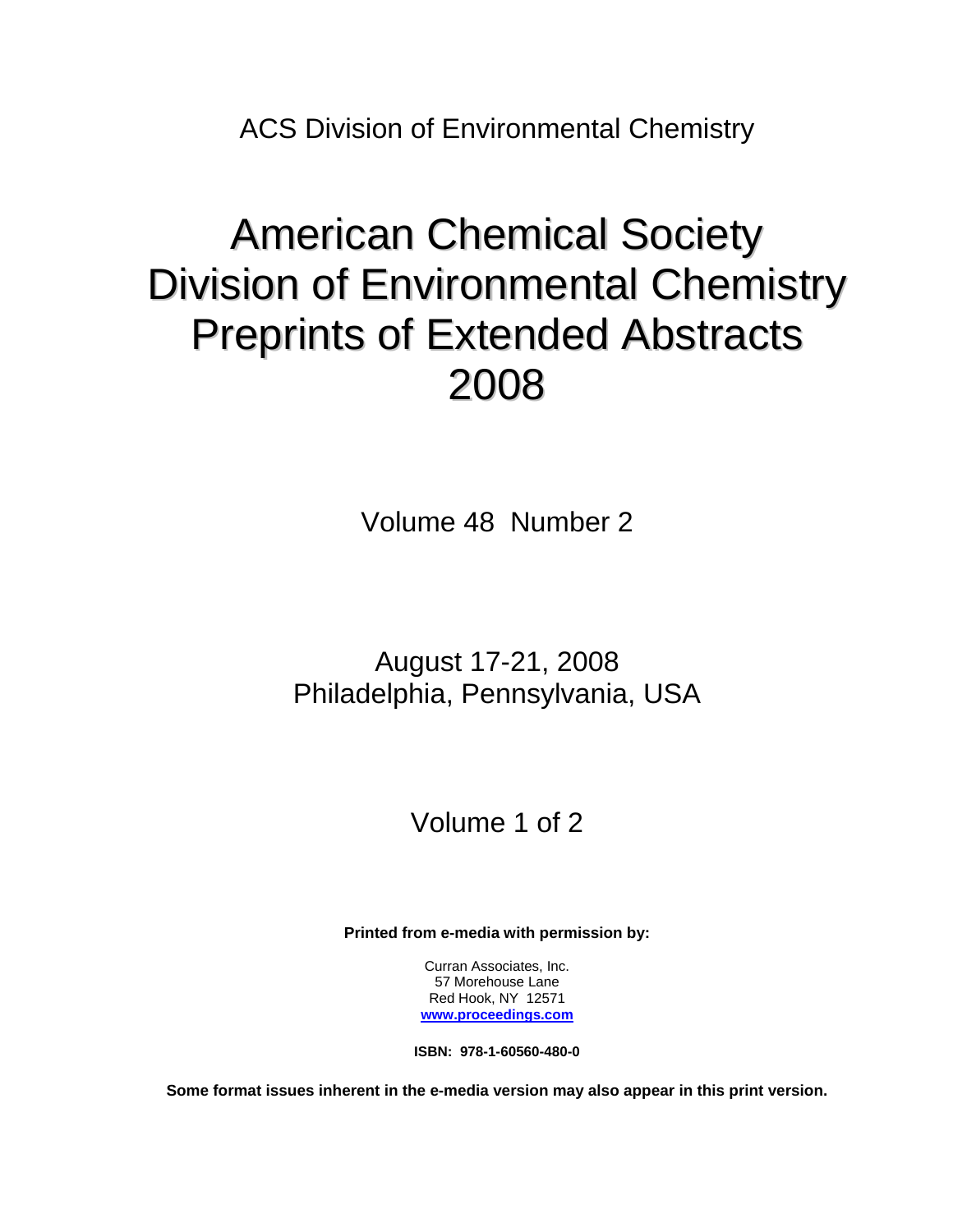#### **Division of Environmental Chemistry American Chemical Society**

The Division of Environmental Chemistry was established as a Division of the American Chemical Society in 1913, as the Division of Water, Sewage and Sanitation Chemistry. (The name was changed in 1959). The objectives of the Division are to promote research, disseminate information and improve education and public awareness regarding the chemistry of the environment, in all of its aspects. In addition, the Division provides assistance to the American Chemical Society and its committees and divisions in matters regarding the environment.

In fulfillment of the above objectives, the Division sponsors symposia at the two annual meetings of the American Chemical Society. These symposia are organized by volunteers from the Division under the guidance of the program chair. For information on upcoming symposia at national meetings or to volunteer to organize a symposia, contact the **Program Chair:**

> **Gopal Coimbatore** The Institute of Environmental and Human Health Texas Tech University Box 411163 Lubbock TX 79409-1163 806-470-9814; gopal.coimbatore@tiehh.ttu.edu

Extended abstracts of papers presented in symposia sponsored by the Division of Environmental Chemistry are published twice each year by the Division. These extended abstracts generally are two to four pages in length and contain data, figures and references. The extended abstracts appear in "Preprints of Extended Abstracts...", which are sent to all members of the Division as part of their benefits of membership.

Membership in the Division of Environmental Chemistry is open to all members and National Affiliates of the American Chemical Society upon request to the Secretary of the Division and payment of dues. A person who is not a member or National Affiliate but wishes to participate in the activities of the Division may become a Division Affiliate provided that person is not a chemist or chemical engineer, resides in the United States and pays all dues. For information regarding membership in the Division or the American Chemical Society, contact the **Business Office:**

> **Ruth A. Hathaway**  1810 Georgia St. Cape Girardeau, MO 63701-3816 573-334-3827

#### **————————————————————————————————————————————————— Copyright© 2008 American Chemical Society, Division of Environmental Chemistry, Inc.**

For information on copying the entire book or sections of this book, contact the **Publications Manager**, at the address listed above. For permission to reproduce individual papers, contact the respective authors. **—————————————————————————————————————————————————**

#### **February 2008 Printed in the United States of America —————————————————————————————————————————————————**

**—————————————————————————————————————————————————**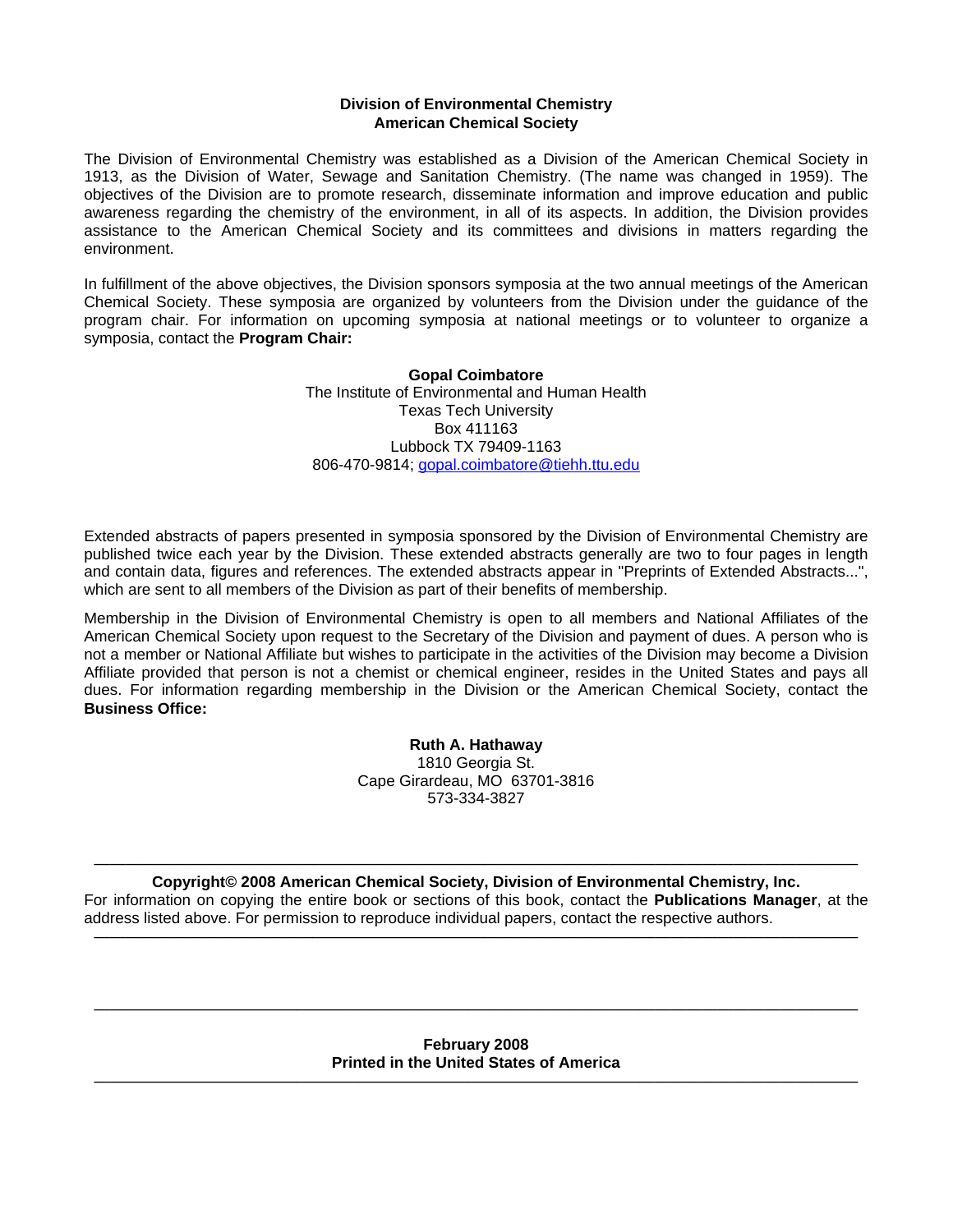ACS Division of Environmental Chemistry

American Chemical Society Division of Environmental Chemistry Preprints of Extended Abstracts 2008

### **TABLE OF CONTENTS**

### **Volume 1**

| <b>Symposia, Special Topics and Organizers</b>                                                                                                                                                                          |  |
|-------------------------------------------------------------------------------------------------------------------------------------------------------------------------------------------------------------------------|--|
| J. C. Miller                                                                                                                                                                                                            |  |
| A. Gavilan-Garcia, M. Yarto-Ramirez, G. Román-Moguel, J. Acevedo                                                                                                                                                        |  |
| Pilot-Scale Evaluation of a UV/TiO <sub>2</sub> Water Treatment Plant: Removal of<br>M. J. Benotti, B. D. Stanford, S. A. Snyder, E. C. Wert                                                                            |  |
| D. I. Fox, T. Pichler, D. H. Yeh, N. Alcantar                                                                                                                                                                           |  |
| Application of Zeolite NaY and Waste FCC Catalyst for Hg Removal from<br>J. E. Tirano, J. V. Juyo, G. Camargo, L. Giraldo, J. C. Moreno-Pirajan                                                                         |  |
| Preparation of Polyaniline/TiO <sub>2</sub> Material and their Photocatalytic Activity for the<br>G. Camargo, V. Sarria, L. X. Melo, J. R. Gómez Díaz                                                                   |  |
| Crumb Rubber Filtration: A Green Technology for Wastewater Treatment 20<br>Y. F. Xie, S - Y. Hsiung                                                                                                                     |  |
| Determination of Nanoparticles in Environmental Samples: Preliminary Challenges.  24<br>J. H. Writer, R. Antweiler, E. Furlong, D. W. Kolpin, D. W. Metge, P. Phillips, D. Roth, H.<br>Taylor, P. Westerhoff, L. Barber |  |
| Adsorptive removal of Toxic Lead lons from Wastewater using Multi-Wall Carbon                                                                                                                                           |  |
| K.-S. Lin, Z.-P. Wang, K.-Y. Li                                                                                                                                                                                         |  |
| Development of Mass Spectrometric lonization Methods for Fullerenes and<br>C. W. Isaacson, J. A. Field                                                                                                                  |  |
| Thermal Stability of Carbon Nanotubes: Towards Detection in Environmental<br>D. L. Plata, C. M. Reddy, P. M. Gschwend                                                                                                   |  |
| Sensitivity Analysis of Carbon Nanotube Coagulation in Aquatic Environments.  44<br>C. Kline, J. Filliben, R. D. Holbrook                                                                                               |  |
| Spectroscopic and Photochemical Poperties of Water-Soluble Fullerenol 50<br>L. Kong, O. Tedrow, R. Zepp                                                                                                                 |  |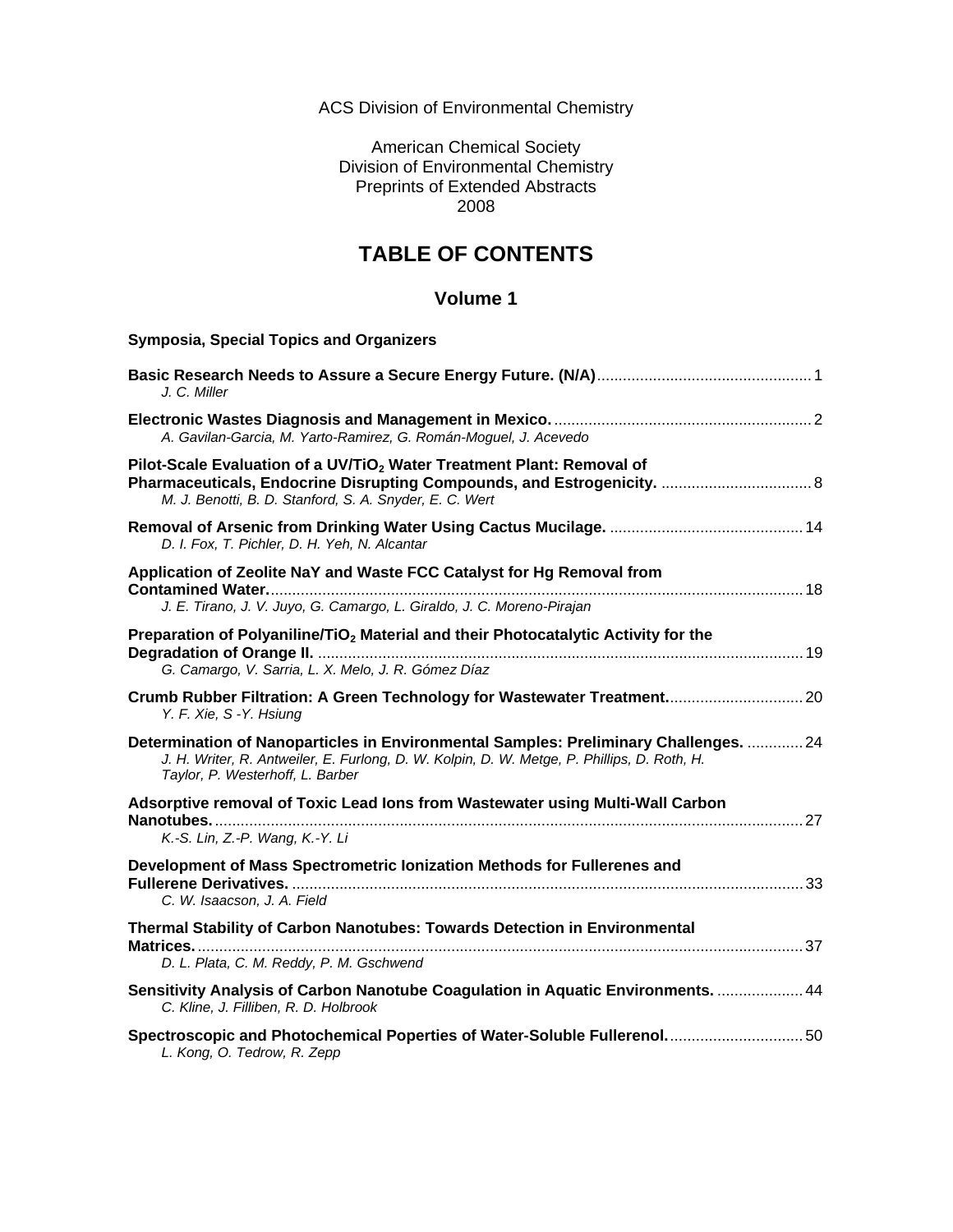| Synthesis and Characterization of a Carbon Nanotube-Supported Bimetallic<br>Catalyst for removing Trace Levels of Chlorinated Organic Pollutants from Water55<br>B. Huang, W. Liu, W. Huang                              |
|--------------------------------------------------------------------------------------------------------------------------------------------------------------------------------------------------------------------------|
| Effect of Double Walled Carbon Nanotubes on a TCE-Dechlorinating Culture 59<br>S. Kannepalli, D. E. Fennell, W. Huang                                                                                                    |
| S. Agnihotri, Y. Zheng, P. Kim, L. Yang                                                                                                                                                                                  |
| Nanosorbents for Suppression of Mercury Release from Broken Fluorescent                                                                                                                                                  |
| N. Johnson, B. Lee, L. Sarin, I. Kulaots, R. Hurt                                                                                                                                                                        |
| Enabling Simultaneous Reductions in Fuel Consumption, NO <sub>x</sub> , and CO <sub>2</sub> via<br>Modeling and Control of Residual-Affected Low Temperature Combustion 71<br>G. M. Shaver                               |
| <b>Feasibility of Using Slow-Release Chemical Oxidants for Remediating</b>                                                                                                                                               |
| S. Luster-Teasley, P. Onochie, D. Price, D. Worku, V. Shirley                                                                                                                                                            |
| Lab-on-a-Chip for Passive Particle Separations in Environmental Applications 73<br>A. A. S. Bhagat, S. S. Kuntaegowdanahalli, D. D. Dionysiou, I. Papautsky                                                              |
| B. P. Chaplin, Z. Gu, J. C. Baygents, J. Farrell                                                                                                                                                                         |
| Oxidation of organic air pollutants using Combined Catalysis and Ozone 85<br>E. Sahle-Demessie, V. G. Devulapelli                                                                                                        |
| R. Singh, M. S. Olson                                                                                                                                                                                                    |
| Sustainable Biohydrogen Production via Bioelectrochemical Cells using<br>Electrochemically Active Bacteria as Biocatalyst and Porphyrin Nanostructure-Based<br>I. S. Kim, K.-J. Chae, F. F. Ajayi, M.-J. Choi, K.-Y. Kim |
| B. M. Toner, S. C. Fakra, C. M. Santelli, K. J. Edwards                                                                                                                                                                  |
| Microbes vs. Minerals: Oxygen-dependent Microbial Iron Oxidation at                                                                                                                                                      |
| D. Emerson, C. Chan                                                                                                                                                                                                      |
| Fe(II) Oxidizing Bacterial Communities and Activities Associated with<br>J. M. Senko, W. D. Burgos, M. A. Bruns, P. Wanjugi, M. Lucas                                                                                    |
|                                                                                                                                                                                                                          |
| How the Oxidation of Fe(II) Affects the Immobilization of inorganic Contaminants<br>X. Châtellier, C. J. Daughney, M. Fakih                                                                                              |
| Structures and Behaviors of Calcium-Rich Phyllomanganates and Related Phases 103<br>J. E. Post, P. J. Heaney, E. A. Johnson, R. T. Cygan                                                                                 |
| Structures of Biogenic Mn Oxides in Terrestrial and Marine Environments.  107<br>J. R. Bargar, S. M. Webb, B. M. Tebo, C. C. Fuller                                                                                      |
| Diverse Mn(II)-Oxidizing Fungi Contribute to the Passive Remediation of acid<br>C. M. Santelli, D. Lazarus, W. D. Burgos, C. M. Hansel                                                                                   |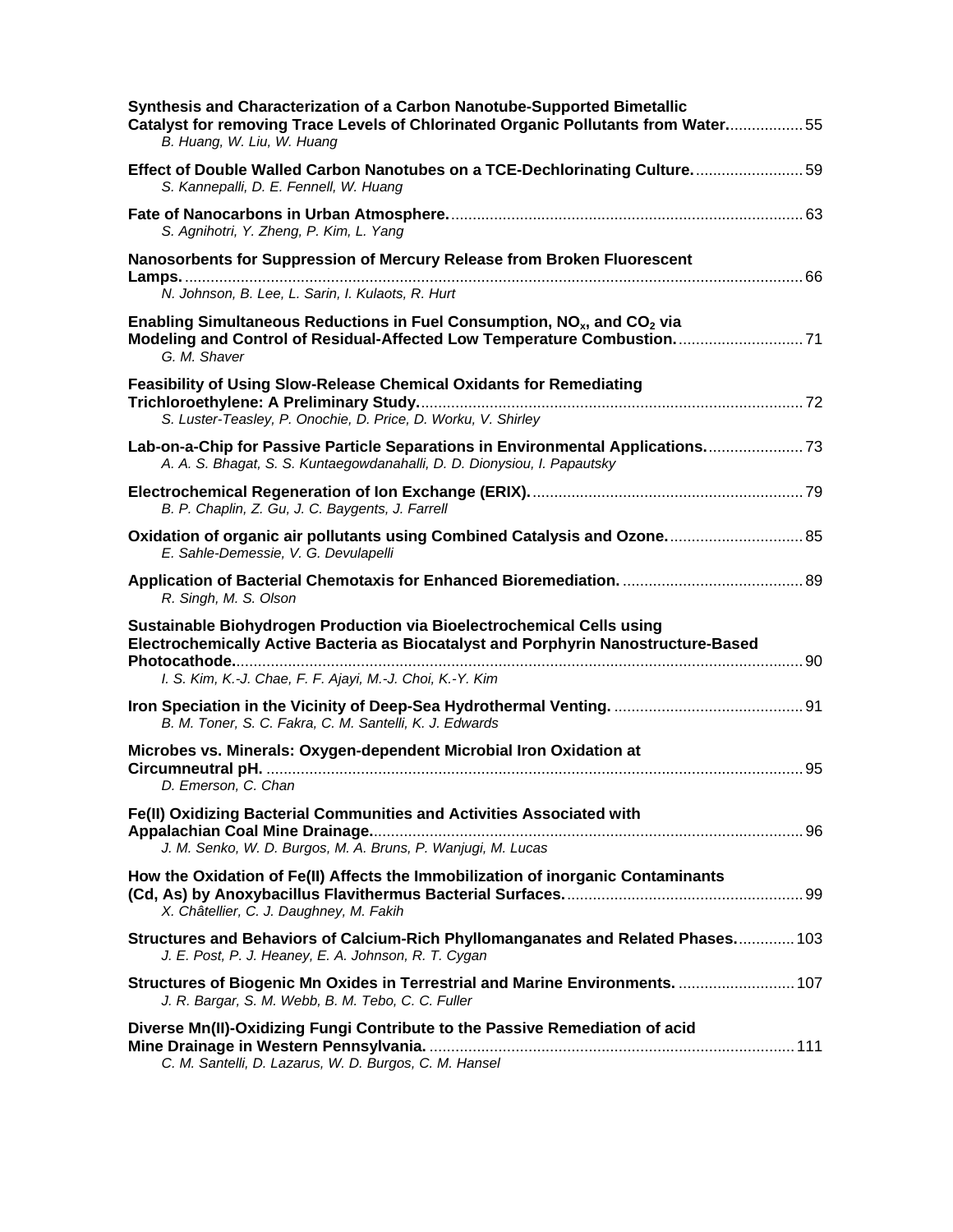| Characterization of Microbial Communities and Kinetics of Biological Mn(II)<br>H. Tan, G. Zhang, W. D. Burgos                                                                                                             |
|---------------------------------------------------------------------------------------------------------------------------------------------------------------------------------------------------------------------------|
| Active Pharmaceutical Ingredients in the Environment and their Destruction<br>R. Suri, G. Andaluri, S. Abburi, M. Velicu                                                                                                  |
| Boron Compounds Removal from Effluents by a Simultaneous Combination of<br>Flocculation and Powdered Activated Carbon Adsorption, Sand Filtration and Ion                                                                 |
| N. Narkis, S. Yusim-Bandel                                                                                                                                                                                                |
| . D. Matos, A. Mahapatro                                                                                                                                                                                                  |
| Microwave Chemical Remediation of Chemical Warfare (CW) Agents and<br>Structurally Related Compounds (Pesticides, Herbicides) Using Rapid Microwave<br>P. Chandrasekhar, B. J. Zay, S. Barbolt, A. K. Bose, S. N. Ganguly |
| Electricity from Food and Bioindustry Wastewaters Using Microbial Fuel Cells.                                                                                                                                             |
| PVC dust particles are One of the Major Pollutants in Footwear Industry in India 142<br>K. Ghosh, S. Ganguly                                                                                                              |
| Visible Light-Activated TiO <sub>2</sub> Photocatalytic Films: Synthesis, Characterization and<br>M. Pelaez, A. A. de la Cruz, D. D. Dionysiou                                                                            |
| J. E. Tirano, A. M. Florian, G. Camargo, L. Giraldo, J. C. Moreno-Pirajan                                                                                                                                                 |
| L. H. Keith                                                                                                                                                                                                               |
| <b>B.</b> Finnigan                                                                                                                                                                                                        |
| The Struggle to Have Mass Spectrometry Accepted into USEPA Analytical<br>Methods, and the Impact of that Success on the Development of Today's<br>W. L. Budde                                                             |
| A. Orlov, R. M. Lambert, S. In, M. S. Tikhov                                                                                                                                                                              |
| Multifunctional Biomagnetic Capsules for Environmental Remediation.  161<br>S. Andreescu, M. T. Ravalli, C. R. Ispas                                                                                                      |
| Influence of Surface Oxide Groups on the Adsorption of Zn (II) and Naphthalene<br>H.-H. Cho, B. Smith, K. A. Wepasnick, H. Fairbrother, W. P. Ball                                                                        |
| First-Principles Characterization of Key Factors in Pollutant Oxide-Water<br>S. E. Mason, A. M. Chaka                                                                                                                     |
| Functionalizing Activated Carbon with Strong Mercury-Binding Ligands for<br>J. Zhu, J. Yang, B. Deng                                                                                                                      |
| Iron or Copper Doped Hydroxyapatite Shows Improved As(V) Removal from Water.  179<br>G. Liu, S. L. Larson, J. W. Talley                                                                                                   |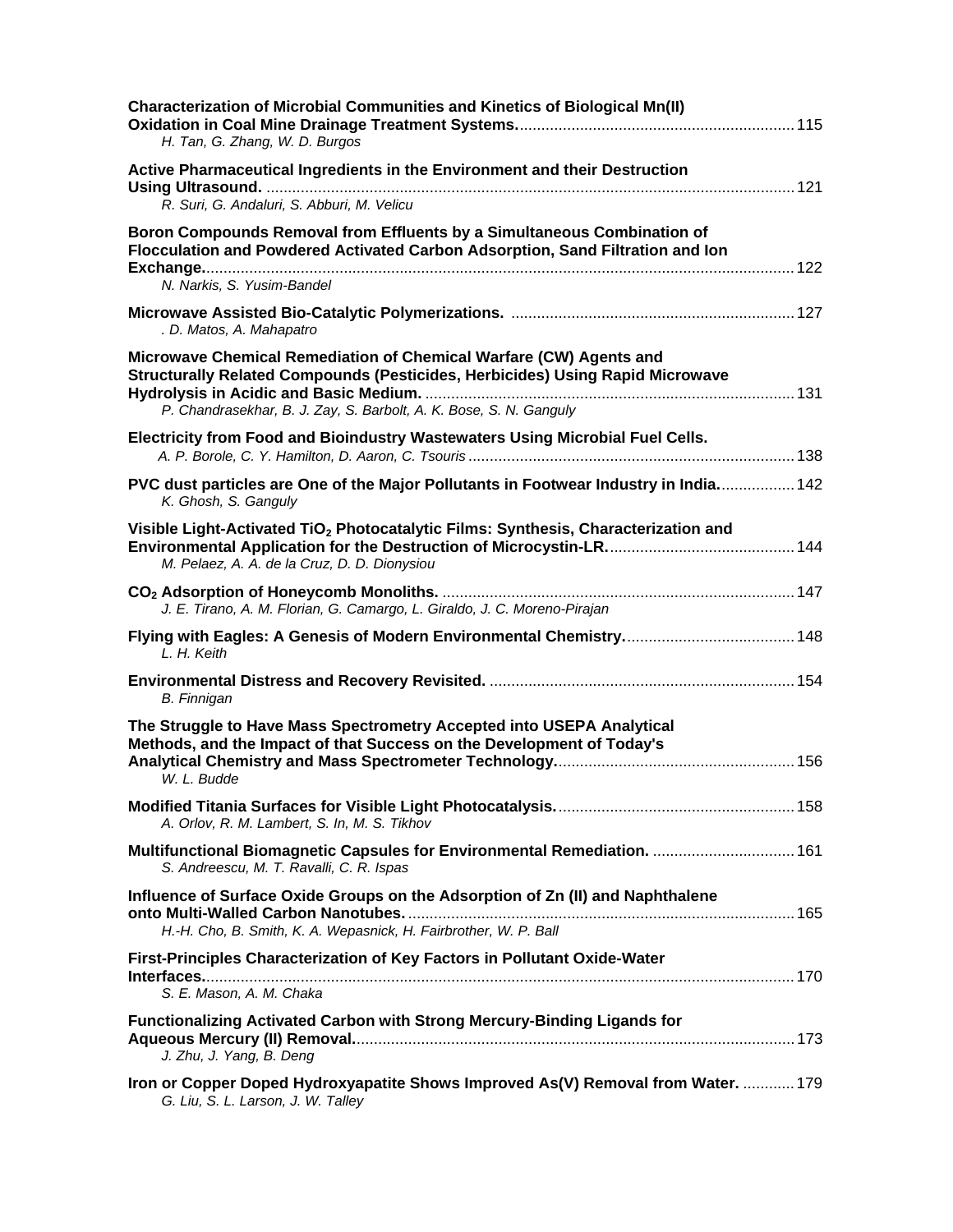| C. C. Yu, Y.-C. Lee, H.-L. Lien                                                                                                                                        |  |
|------------------------------------------------------------------------------------------------------------------------------------------------------------------------|--|
| Application of Tailored Bubble Surface Charge for the On-Site Removal of<br>M. Han, T.-I. Kim, Y. Kim                                                                  |  |
| Remediation of Oil Spilled Seashore at Yellow Sea in Korea by Using Tailored<br>M. Han, T.-I. Kim                                                                      |  |
| F. W. McLafferty                                                                                                                                                       |  |
| G. Sposito                                                                                                                                                             |  |
| C. R. O'Melia                                                                                                                                                          |  |
| J. H. Seinfeld                                                                                                                                                         |  |
| T. Colborn                                                                                                                                                             |  |
| Stimulation of Reductive Dechlorination of PCBs in Contaminated Sediments 215<br>D. E. Fennell, V. Krumins, J.-W. Park, L. A. Rodenburg, M. M. Häggblom, L. J. Kerkhof |  |
| Quantitative Proteomics of Dehalococcoides SPP During Dehalorespiration of<br>J. J. Werner, S. Zhang, R. E. Richardson                                                 |  |
| Effects of Organic Matter on Microbial Polycyclic Aromatic Hydrocarbon<br>Y. Yang, N. Zhang, S. Tao, M. Xue, S. Lu, W. Hunter, J. Gan                                  |  |
| Transformation of Aniline and 4-Chloroaniline in Sediments from an Industrial                                                                                          |  |
| Y. Li, D. E. Fennell, W. Huang                                                                                                                                         |  |
| D. K. Nelson, P. J. Novak                                                                                                                                              |  |
| <b>Monitoring Specific Microbial Processes in Complex Environments: Developing</b><br>R. E. Richardson, B. G. Rahm, J. J. Werner                                       |  |
| Sorption and Biodegradation of Selected Pharmaceutically Active Compounds in<br>S. Wang, C. K. Gunsch                                                                  |  |
| Effect of Antimicrobial Compounds Tylosin and Chlorotetracycline During<br>J. J. Stone, S. A. Clay, G. M. Spellman                                                     |  |
| Biological and Abiotic Reactions with Iron and Electron Shuttles that Promote<br>K. T. Finneran                                                                        |  |
| G. M. Hieftje                                                                                                                                                          |  |
| D. Mackay                                                                                                                                                              |  |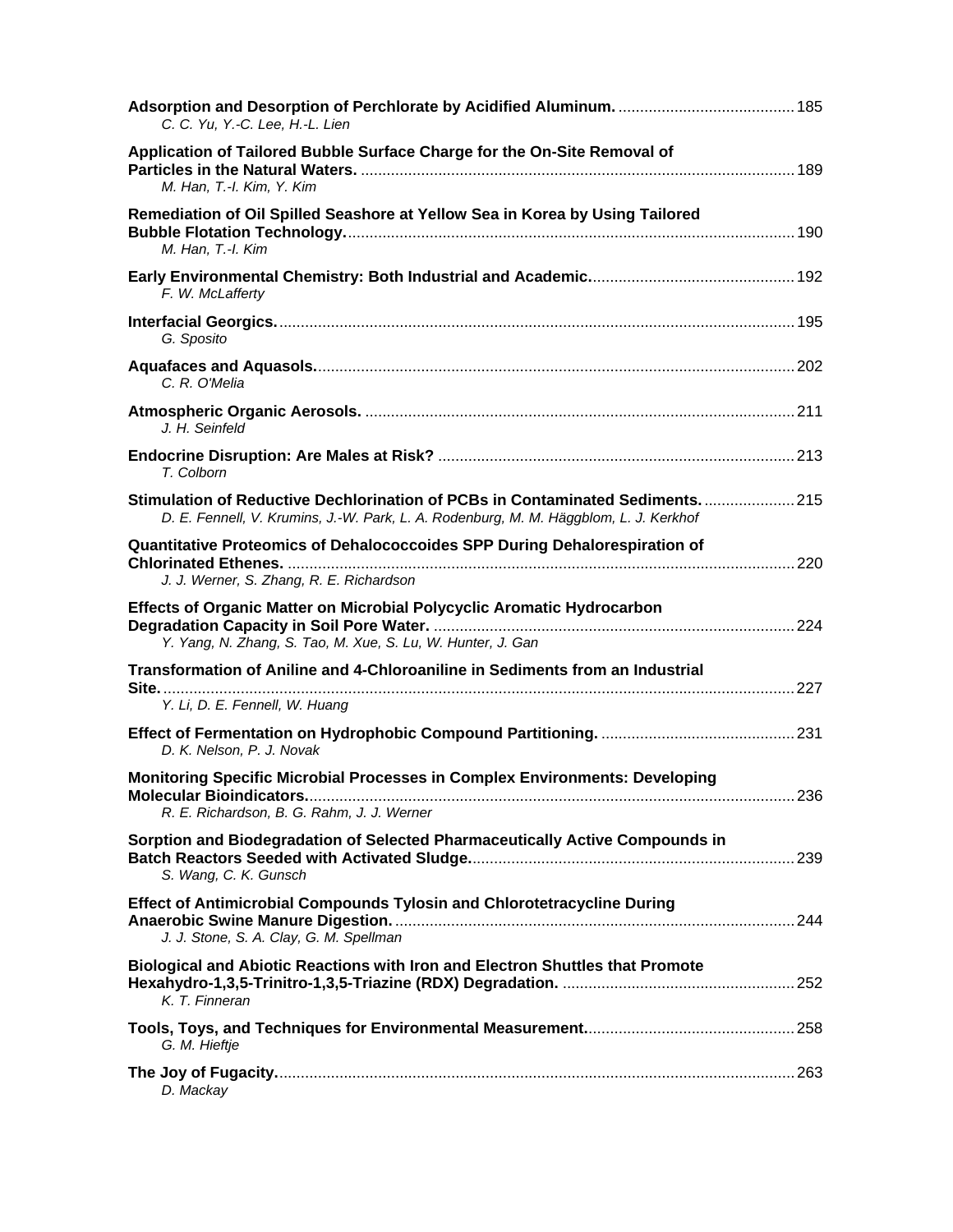| Struggling with Complexity: The Joys and Tribulations of Environmental Organic<br>R. Schwarzenbach                                                                                                      |  |
|---------------------------------------------------------------------------------------------------------------------------------------------------------------------------------------------------------|--|
| A Nanotechnology Enabled Detection Method for Cryptosporidium Parvum and<br>K. Rule, P. J. Vikesland                                                                                                    |  |
| Synthesis and Characterization of a New Class of Carboxymethyl Cellulose<br>Stabilized Pd Nanoparticles for Catalytic Hydrodechlorination of<br>F. He, C. B. Roberts, D. Zhao                           |  |
| Factors Affecting the Yield of Oxidants from the Reaction of Nanoparticulate<br>C. R. Keenan, D. L. Sedlak                                                                                              |  |
| PCB Dechlorination with Pd/Mg Bimetallic Systems: Effect of position of Chlorine<br>on Reaction Kinetics and Dechlorination Pathways for Select Congeners303<br>S. Agarwal, S. Al-Abed, D. D. Dionysiou |  |
| <b>Ibuprofen Photolysis: Reaction Kinetics, Chemical Mechanism, Byproduct</b>                                                                                                                           |  |
| L. E. Jacobs, R. L. Fimmen, H. E. Mash, L. K. Weavers, Y.-P. Chin                                                                                                                                       |  |
| Photochemical Degradation of Polycyclic Aromatic Hydrocarbons in Oil Films313<br>D. Plata, C. M. Sharpless, C. M. Reddy                                                                                 |  |
| The Pollutants They are A-Changin' - Heracles or Sisyphus: That is the Question320<br>W. Giger                                                                                                          |  |
| Umwelt-chemie a déplacé mon fromage: El cambio de banco de laboratorio a la<br>presidencia y más allá (Environmental Chemistry Moved My Cheese: The Shift<br>N. McClelland                              |  |
| F. S. Rowland                                                                                                                                                                                           |  |
| W. Glaze                                                                                                                                                                                                |  |
| Biotransformation and Chlorination of Pharmaceuticals and their Byproducts<br>W. O. Khunjar, N. G. Love, P. J. Vikesland, J. Skotnicka-Pitka, D. S. Aga, T. Yi, W. F.<br>Harper, Jr.                    |  |
| Y. F. Xie, S. R. Sherant, H. D. Yeuell, Jr                                                                                                                                                              |  |
| Reactivity of Pharmaceutical and Personal Care Products with Chlorine and<br>E. M. Fiss, P. J. Vikesland                                                                                                |  |
| Preferential Sorption of Planar Polychlorinated Biphenyls (PCBs) in Polluted<br>Y. Ma, W. Huang                                                                                                         |  |
| Measurement of PCB Diffusion in HDPE Membranes for Advanced Sediment Cap<br>E. M. Surdo, E. L. Cussler, P. J. Novak, W. A. Arnold                                                                       |  |
|                                                                                                                                                                                                         |  |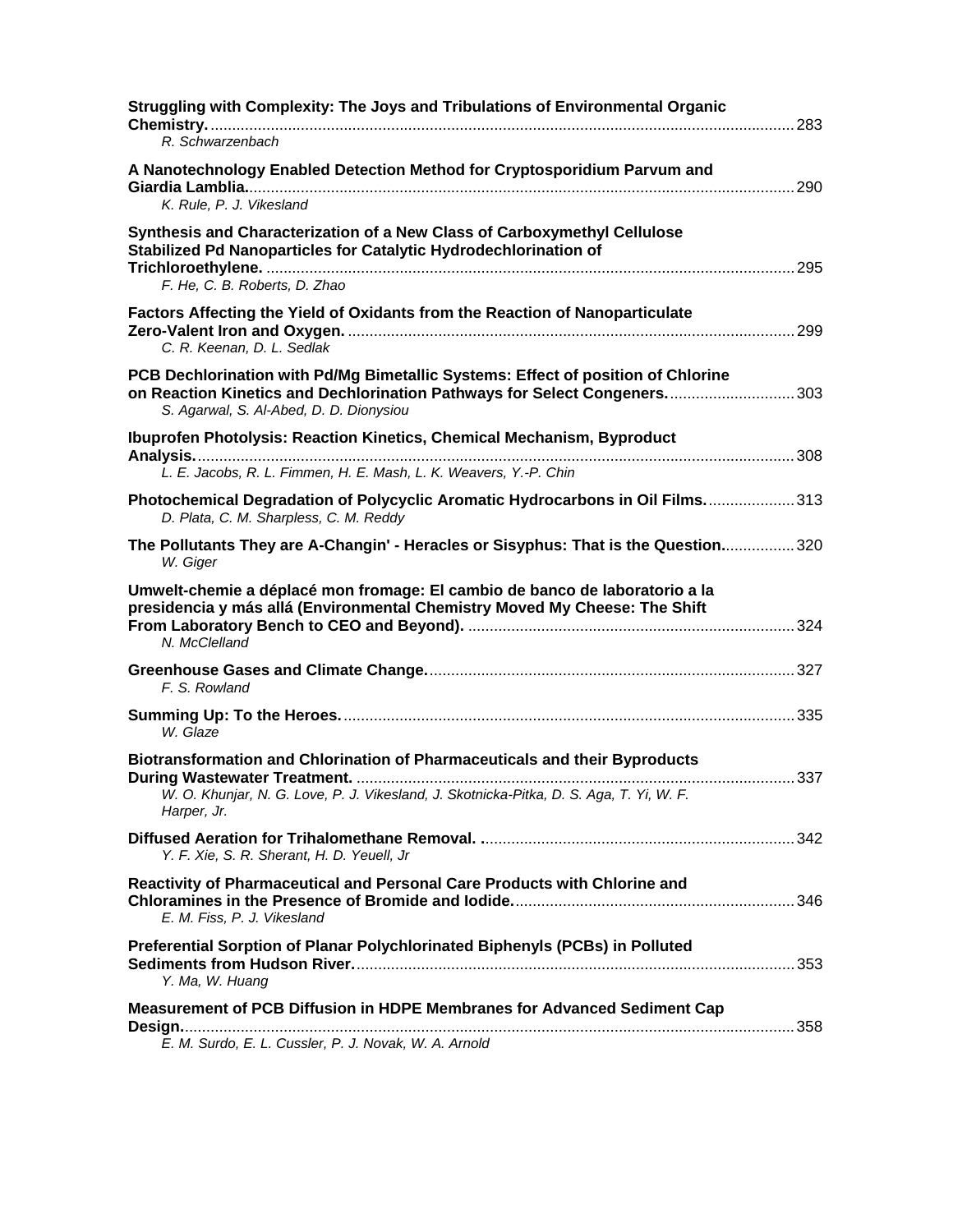| Removal of Pharmaceuticals by Mesoporous Silica SBA-15: Efficiency and<br>T. X. Bui, H. Choi                                  |  |
|-------------------------------------------------------------------------------------------------------------------------------|--|
| Oxidations of Organic Microcontaminants by Permanganate and by Birnessite.  368<br>Z. Shi, A. T. Stone                        |  |
| Influence of Magnetite Stoichiometry on Fe(II) Uptake and Nitroaromatic                                                       |  |
| C. A. Gorski, M. M. Scherer                                                                                                   |  |
| Ligninase-Mediated Removal of Natural and Synthetic Hormones from Water375<br>L. Mao, J. Lu, S.-X. Gao, Q. Huang              |  |
| J. Marwan                                                                                                                     |  |
| S. B. Krivit                                                                                                                  |  |
| Overview of LENR Research: Critical Steps on the Pathway to Technology. 386<br>M. C. H. McKubre                               |  |
| Macroscopic Quantum Dynamics and the Problems of Loading in Pd-H(D) Systems390<br>A. De Ninno, E. Del Giudice, A. Frattolillo |  |
| P. A. Mosier-Boss, S. Szpak, F. E. Gordon, L. Forsley                                                                         |  |
| J. Marwan                                                                                                                     |  |
| R. Stringham                                                                                                                  |  |
| Hydroxylated polybrominated Diphenyl Ether Photolysis Quantum Yields and                                                      |  |
| P. O. Steen, M. Grandbois, W. A. Arnold, K. McNeill                                                                           |  |

### **Volume 2**

| A. Nienow, R. Espy, E. Pelton, M. Richards, A. Staker                                                                                                          |      |
|----------------------------------------------------------------------------------------------------------------------------------------------------------------|------|
| Absolute Rate Constant Measurement for OH Reaction with Effluent Organic                                                                                       | 419  |
| S. P. Mezyk, D. F. R. Doud, M. K. Singh, F. L. Rosario-Ortiz, S. A. Snyder                                                                                     |      |
| Sunlight Induced Degradation of Ciprofloxacin and Metolachlor in Natural and<br><b>Constructed Wetlands.</b><br>Z. He, C. A. Marron, L. K. Weavers, Y. P. Chin | -425 |
| Inadvertent Co-Oxidation of Selected Dissolved Organics During the Oxidation of<br>J. M. Burns, P. S. Craig, T. J. Shaw, J. L. Ferry                           |      |
| Sonochemical Degradation of Pharmaceuticals Exemplified by Ibuprofen and<br>Z. He. G. Y. Pee. L. K. Weavers                                                    | 432  |
| Predicting NOM Photosensitized Reaction Rates Using Spectroscopic Correlations 436<br>A. Carfagno, C. M. Sharpless                                             |      |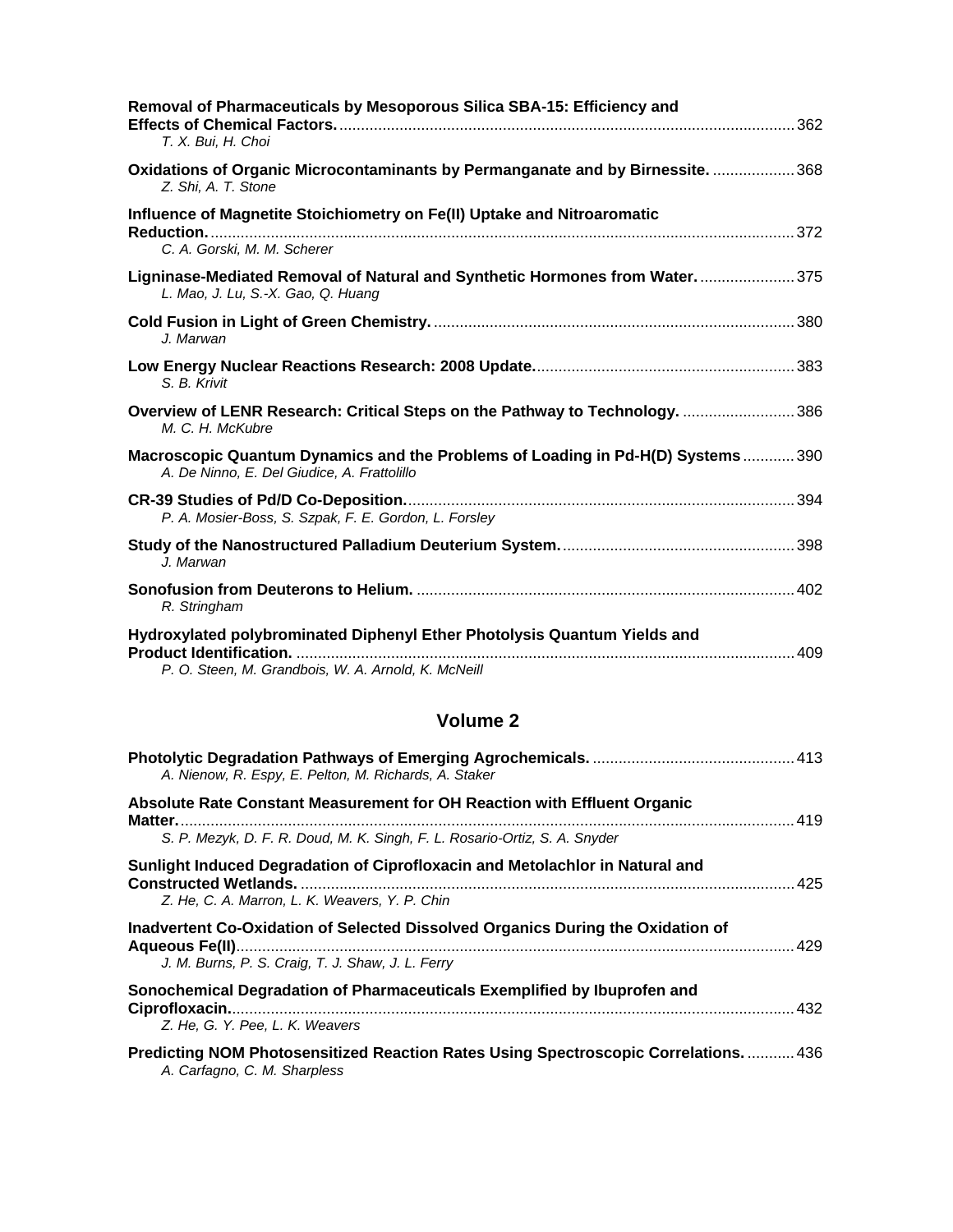| Mechanistic Investigation of Sulfur-Doped TiO <sub>2</sub> -Mediated Photocatalytic<br>E. M. Rockafellow, L. K. Stewart, W. S. Jenks                                                                                                                                  |  |
|-----------------------------------------------------------------------------------------------------------------------------------------------------------------------------------------------------------------------------------------------------------------------|--|
| Removing Common Antibiotics from contaminanted Waters Using Radical<br>M. K. Dail, S. P. Mezyk                                                                                                                                                                        |  |
| A. Takahashi                                                                                                                                                                                                                                                          |  |
| Quark-Gluon Model for Nuclear Magic Numbers Related to Low Energy Nuclear<br>G. H. Miley, H. Hora, N. Ghahramani, M. Ghanaatian, M. Hooshmand, F. Osman                                                                                                               |  |
| Radiochemical Comparisons on Low Energy Nuclear Reactions (LENR) and<br>G. H. Miley, H. Hora, A. Lipson, P. J. Shresthra                                                                                                                                              |  |
| P. L. Hagelstein, I. U. Chaudhary                                                                                                                                                                                                                                     |  |
| X. Li, B. Liu, Q. Wei                                                                                                                                                                                                                                                 |  |
| Concepts and Experiments for Utilizing Van Der Waals Forces and Casimir Effect<br>T. Ludwig                                                                                                                                                                           |  |
| Gulf Hypoxic Zones: Forecasting with Laboratory and Mathematical Simulations 485<br>B. J. McLindon, L. Thibodeaux                                                                                                                                                     |  |
| Degradation of BTEX and MTBE with Photo-Assisted Fenton Reaction Using<br>H. Lee, Y. Jo, S. Kong                                                                                                                                                                      |  |
| Fenton Oxidation of Contaminated Sand with Phenanthrene Using Anionic<br><b>Surfactant Solution Possessing Self-Assembled Meso Porous Iron</b><br>J.-H. Kim, K.-S. Park, J. Seong, J.-Y. Park                                                                         |  |
| Stabilization of Hydrogen Peroxide on Fenton and Fenton-Like Reactions 499<br>Y. H. Kim, W. S. Shin, S. J. Choi, I. Hwang, J.-Y. Park, M.-C. Kim                                                                                                                      |  |
| Influence of Humic Substances on the Fenton Treatment of Wastewater at Neutral pH.  504<br>E. Lipczynska-Kochany, J. Kochany                                                                                                                                          |  |
| Oxidation of the Pharmaceutical Primidone by Single Oxidants (UV Radiation and<br>F. J. Benitez, F. J. Real, J. L. Acero, J. J. Sagasti                                                                                                                               |  |
| Two Metals Co-Doped TiO <sub>2</sub> for Enhanced Visible-Light Photocatalytic Activity512<br>J. Choi, M. R. Hoffmann                                                                                                                                                 |  |
| Visible-Induced Photocatalytic Reactivities of Polymer-Titania Nanotube Films. 516<br>H. Liang, X. Li                                                                                                                                                                 |  |
| <b>Chlorine-Free Disinfection Of Water Contaminated with Escherichia Coli B by</b><br>Treatment with an Alternating Current: Role of Hydroxyl Radicals and Hydrogen<br>N. N. Barashkov, D. Eisenberg, S. Eisenberg, T. S. Novikova, G. S. Shegebaeva, I. S. Irgibaeva |  |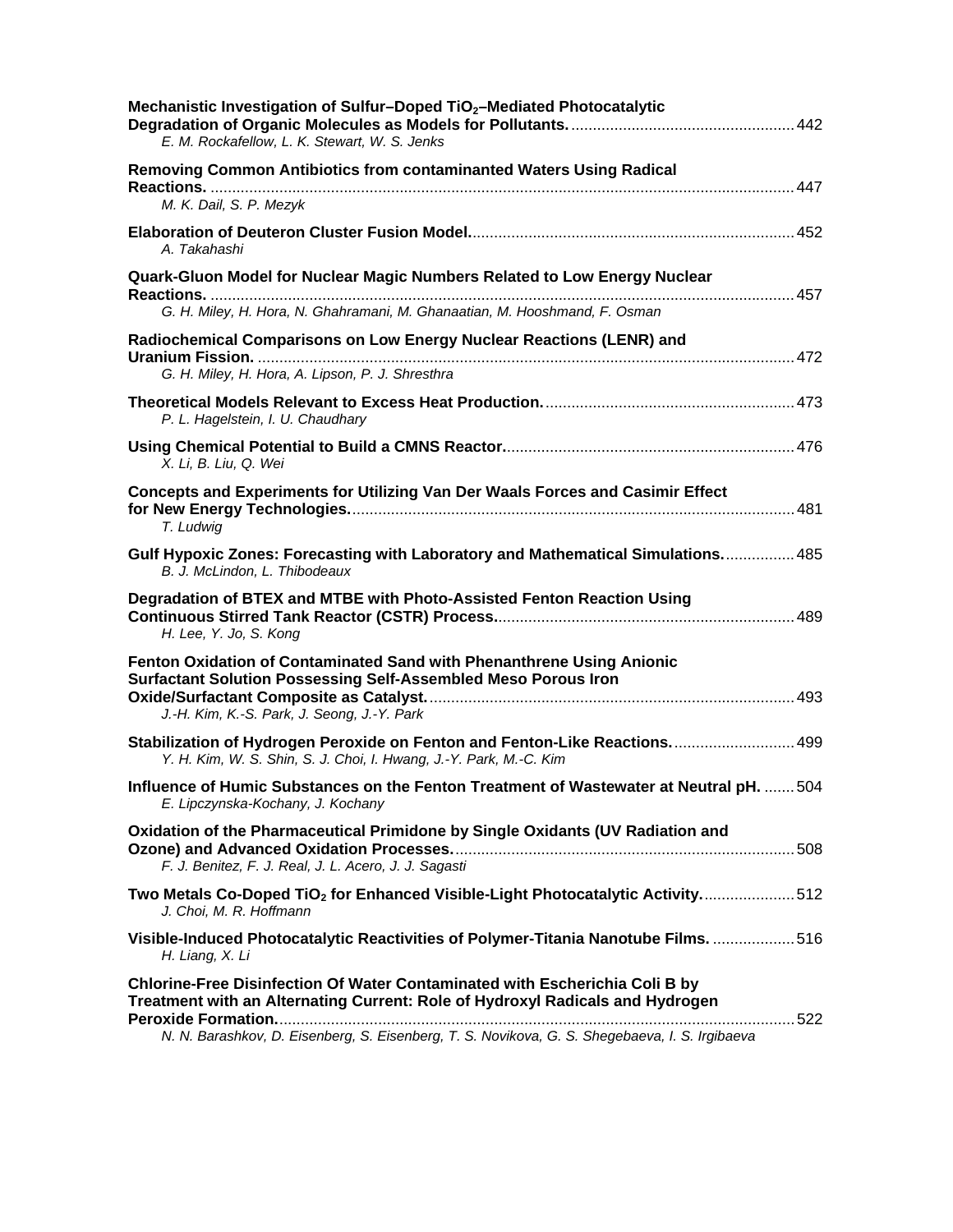| Utilization of Mass Spectrometry for the Identification of Reaction Intermediates<br>Formed During the Photocatalytic Degradation of the Cyanotoxins Microcystin-LR and<br>M. G. Antoniou, J. A. Shoemaker, A. A. de la Cruz, D. D. Dionysiou |  |
|-----------------------------------------------------------------------------------------------------------------------------------------------------------------------------------------------------------------------------------------------|--|
| Photocatalytic Oxidation of Arsenite by activated Carbon Supported TiO <sub>2</sub> 529<br>S. Yao, Y. Jia, Z. Shi, R. Shi                                                                                                                     |  |
| Effect of Herbicide Metolachlor on Brown Tide Alga Aureococcus Anophagefferens<br>M. Sangwan, L. Wei                                                                                                                                          |  |
| Effect of Solubilized Multi-Wall Carbon Nanotube on the Growth, Photosynthesis<br>and Cellular Thiol Content of Brown Tide Alga Aureococcus Anophagefferens537<br>R. Huo, L. Wei, Y. Chen, S. Mitra                                           |  |
| Free Iron in Pseudomonas Putida KT2440 Mutants Lacking Bacterioferritin<br>R. E. Moss, W. F. Bleam, S. Chen, W. J. Hickey                                                                                                                     |  |
| I.-L. Hsiao, Y.-J. Huang                                                                                                                                                                                                                      |  |
| Enhanced Dechlorination of Tetrachloroethylene in the Presence of Low<br>C.-C. Lee, R.-A. Doong                                                                                                                                               |  |
| Characterization of Adsorbed Arsenate on Fe-Mg Layered Double Oxides. 559<br>J.-H. Kim, W.-H. Choi, Y.-M. Choi, J.-Y. Park                                                                                                                    |  |
| Removal of Arsenic from Water by Nano Zero-Valent Iron Supported on Activated<br>H. Zhu, Y. Jia, X. Wu                                                                                                                                        |  |
| Relationship Between Mass Transfer and Degradation of Sorbed Phenanthrene in<br>Goethite Catalyzed Fenton Oxidation Using Non-Ionic and Anionic Surfactant570<br>J.-H. Kim, J.-H. Kim, S.-H. Lee, J.-Y. Park                                  |  |
| Dissolved Heavy Metal (Cu, Zn, Cd, Hg) Concentrations and Spatio-Temporal<br>M. Dai, C. Liu, L. Ma, S. Peng, P. Jiang                                                                                                                         |  |
| Temporal and Spatial Dynamics of Marine Coastal Water Quality in Tianjin, China.  580<br>S. Zhan, M. Dai, P. Jiang, S. Peng, L. Ma                                                                                                            |  |
| Extractability of Triclosan and Triclocarban Residues in Soils and Biosolids-Applied<br>J.-W. Kwon, K. Xia, K. L. Armbrust                                                                                                                    |  |
| Heavy Metal Accumulation by Common Garden Plants: A Chemical and<br>M. Roy, L. McDonald                                                                                                                                                       |  |
| Investigating the Structure and Composition of Soil Organic Carbon in a<br>S. Chaudhuri, L. M. McDonald                                                                                                                                       |  |
| C. Gu, H. Li, B. J. Teppen, S. A. Boyd                                                                                                                                                                                                        |  |
| M. Zhu, M. Ginder-Vogel, S. J. Parikh, D. Sparks                                                                                                                                                                                              |  |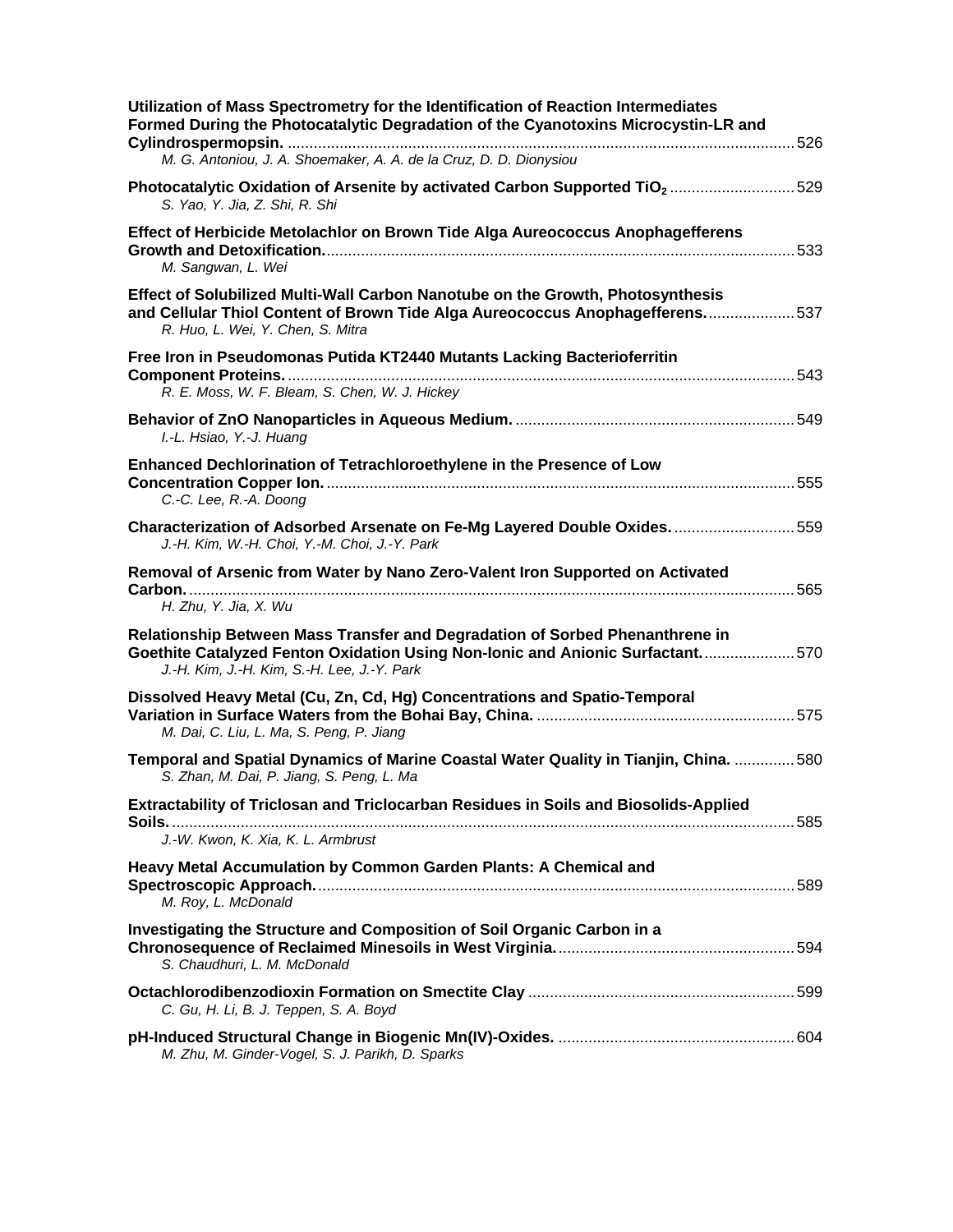| Physiological Based Extraction Test of Lead and Mercury from Mining                                                                                                                                                            |  |
|--------------------------------------------------------------------------------------------------------------------------------------------------------------------------------------------------------------------------------|--|
| I. G. Gavilan, E. S. Santos, A. Gavilán-García, S. T. Suarez                                                                                                                                                                   |  |
| Polycyclic Aromatic Hydrocarbons and Size Distribution of Nanoparticles Emitted<br>L.-Y. Hsu, Y.-J. Huang, I.-F. Hung                                                                                                          |  |
| Sorption of Dibenzo-p-Dioxin by Clay Minerals: Hypotheses for Interlayer<br>C. Liu, K. Rana, C. T. Johnston, H. Li, S. A. Boyd, B. J. Teppen                                                                                   |  |
| Development of Method for the Analysis of Pharmaceutical Compounds in<br>J. Quiñones-Gonzalez, A. Molina, L. Kuilan, O. Rosario                                                                                                |  |
| Dissipation and Sorption of Male and Female Hormones in Philadelphia Bed<br>$I. Y.$ Kim                                                                                                                                        |  |
| Characterization of New Soil Standard Reference Materials (SRM) by instrumental<br>R. Oflaz Spatz, R. Zeisler, E. A. Mackey, B. E. Tomlin                                                                                      |  |
| Environmental Monitoring of Territories of "Baikonur" Cosmodrome Polluted with<br>S. Batyrbekova, B. Kenessov, M. Nauryzbayev                                                                                                  |  |
| K. Saido, Y. Kodera, S.-Y. Chung, O. Abe, N. Ogawa, K. Miyashita                                                                                                                                                               |  |
| Surface Modification of Ordered Mesoporous Carbon for Aqueous Mercury Removal 643<br>J. Zhu, J. Yang, B. Deng                                                                                                                  |  |
| Removal of Chlorophenols in Aqueous Solution by Carbon Black Low-Cost<br>Adsorbents: Equilibrium Study and Influence of Operation Conditions 649<br>J. R. Dominguez, J. A. Navarro, J. Beltran de Heredia, E. M. Cuerda-Correa |  |
| Adsorption Isotherms for Chlorinated Phenols on Carbon Black Low-Cost Adsorbents 653<br>J. R. Dominguez, J. A. Navarro, J. Beltran de Heredia, I. Cachadiña Gutierrez, E. M.<br>Cuerda-Correa                                  |  |
| Ultrafiltration and Nanofiltration Processes Applied to the Removal of Phenyl-Urea<br>F. J. Benitez, J. L. Acero, F. J. Real, C. Garcia                                                                                        |  |
| Membranairs Process Biological Application on a Transport of Cadmium by<br>F. Hassaine-sadi, H. Bouchabou                                                                                                                      |  |
| <b>Effects of Nutrients on the Biofouling Characteristics in Recirculating Cooling</b><br>F. Liu, C. Zhao, Y. Hou, G. Zhang                                                                                                    |  |
| HSP70 as an Indicator of Occupational Lead Exposure in Tianjin, China.  670<br>S. Qiao, P. Jiang, S. Jiang, G. Zhang, K. Liu                                                                                                   |  |
| Rapid Determination of Chemical Oxygen Demand in Molasses Wastewater by<br>J. Ding, N. Ren, B. Wang                                                                                                                            |  |
| <b>Synthesis of Copper Functionalized Mesoporous Materials for Trapping</b><br>Environmental Pollutant Nitrosamines.<br>J. Xu, L. Liu, T. Zhuang, Z. Wu, J. Zhu, L. Huang, J. Wang, M. Xue, Y. Wang, Z. Zou                    |  |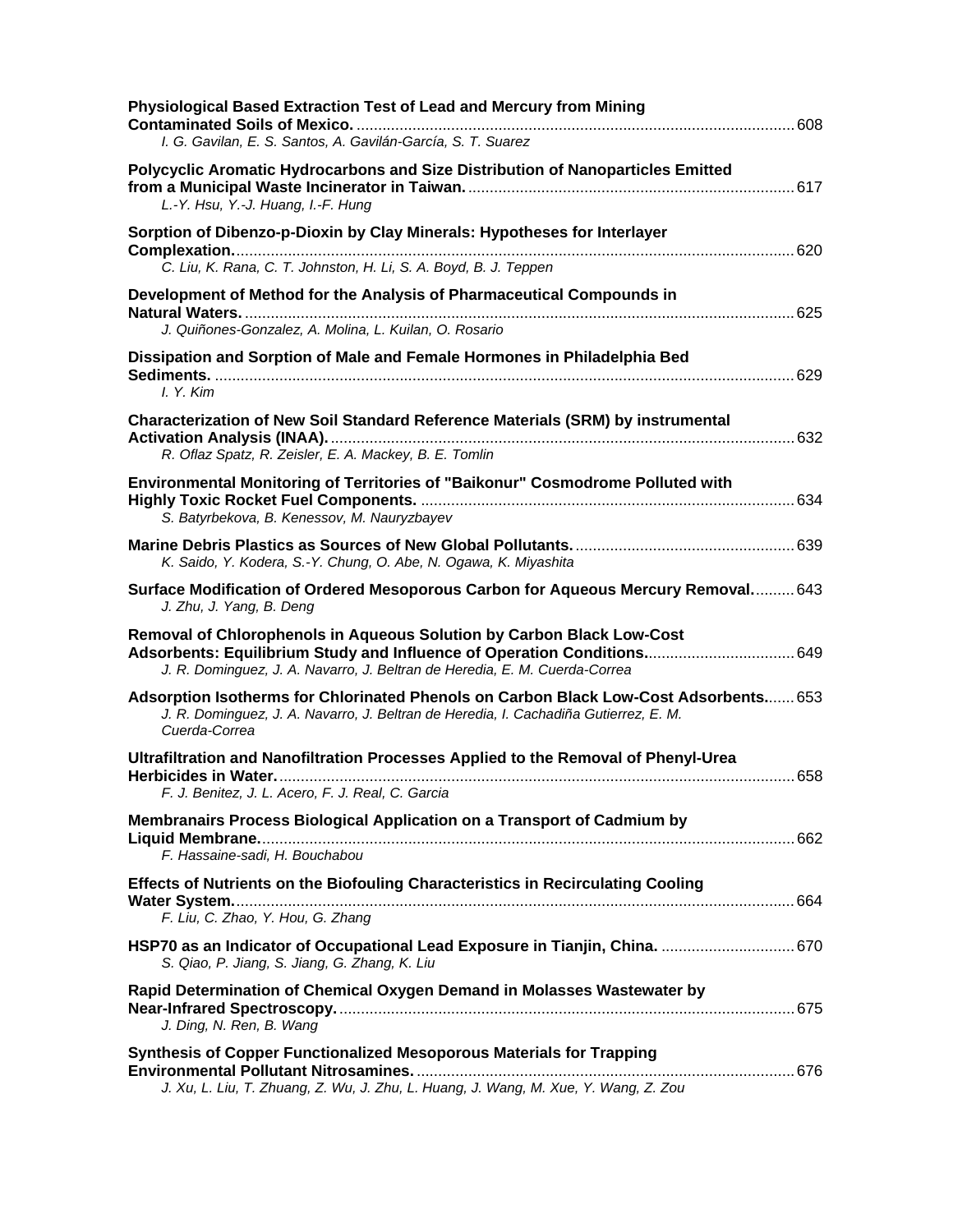| <b>Characteristics of Nanoscale Zero-Valent Iron (NZVI) Particles Formed under</b><br>K. Hong-Seok, A. Jun-Young, H. Kyung-Yup, S. Won-Sik, H. Inseong                                                                                         |  |
|------------------------------------------------------------------------------------------------------------------------------------------------------------------------------------------------------------------------------------------------|--|
|                                                                                                                                                                                                                                                |  |
| Application of Porous and Non-Porous Organic Solids for Gas Storage and                                                                                                                                                                        |  |
| D. A. Fowler, A. K. Maerz, N. P. Power, J. L. Atwood                                                                                                                                                                                           |  |
| Catalytic Reduction of NO by NH <sub>3</sub> in Flue Gases over a Novel Cu-V/Al <sub>2</sub> O <sub>3</sub> Catalyst<br>Y. Zuo, C. Wang, C.-L. Yang                                                                                            |  |
| K. Kato, A. M. Calafat, L. L. Needham                                                                                                                                                                                                          |  |
| Particle Characterization and Heavy Metal Speciation of PM <sub>2.5</sub> in Guangzhou, China700<br>X. Feng, Z. Dang, C. Yang, W. Huang                                                                                                        |  |
| Mixing Ratios and Stable Carbon Isotope Ratios of Benzene, Isoprene, N-Pentane<br>A. Vogel                                                                                                                                                     |  |
| Performance Evaluation of an Automated Three-Stage Cryogenic Preconcentrator<br>Module for the Compound-Specific Carbon Isotope Analysis of Benzene,<br>Isoprene, N-Pentane, Methacrolein, Methyl Vinyl Chloride and Toluene.  711<br>A. Vogel |  |
| Pectin Radionuclides Speciation Investigated by Time Resolved Laser Induced                                                                                                                                                                    |  |
| C. Moulin, B. Amekraz, E. Ansoborlo, F. Taran<br>N. E. Leadbeater, L. M. Stencel                                                                                                                                                               |  |
| Effect of Metal lons on Hydrogen Production from Glucose by Ethanoligenens<br>J. Ding, N. Ren, W. Guo, Y. Qu                                                                                                                                   |  |
| Synthesis and Characterization of Room Temperature Ionic Liquids Containing<br>X. Fu, S. Dai                                                                                                                                                   |  |
| Synthesis and Characterization of Nickel Ferrite Nanocatalyst for CO <sub>2</sub> Decomposition732<br>K.-S. Lin, K.-Y. Li, C.-S. Chang                                                                                                         |  |
| Reduction of CO <sub>2</sub> to Value-Added Products by Hydrothermal Reaction at Mild<br>Y. Gao, F. Jin, Y. Zhang, Y. Du, X. Duan, Z. Jing                                                                                                     |  |
| Effect of humic acid on reduction of nitrobenzene by steel converter slag with Fe(II) 744<br>F. Luan, L. Xie, J. Li, Q. Zhou                                                                                                                   |  |
| <b>Emulsified Oily Wastewater Treatment Using Hybrid Modified Resin and Activated</b><br>Y. Zhou, X. Hu, J. Lu                                                                                                                                 |  |
| Linking NE 1546 Expression with Decreases in Cell Diameter in Nitrosomonas<br>L. Semprini, M. E. Dolan, T. S. Radniecki                                                                                                                        |  |
| Synthesis and Characterization of Anatase Titania Nanoparticles for Acetic Acid<br>K.-S. Lin, Z.-P. Wang, C.-S. Chang                                                                                                                          |  |